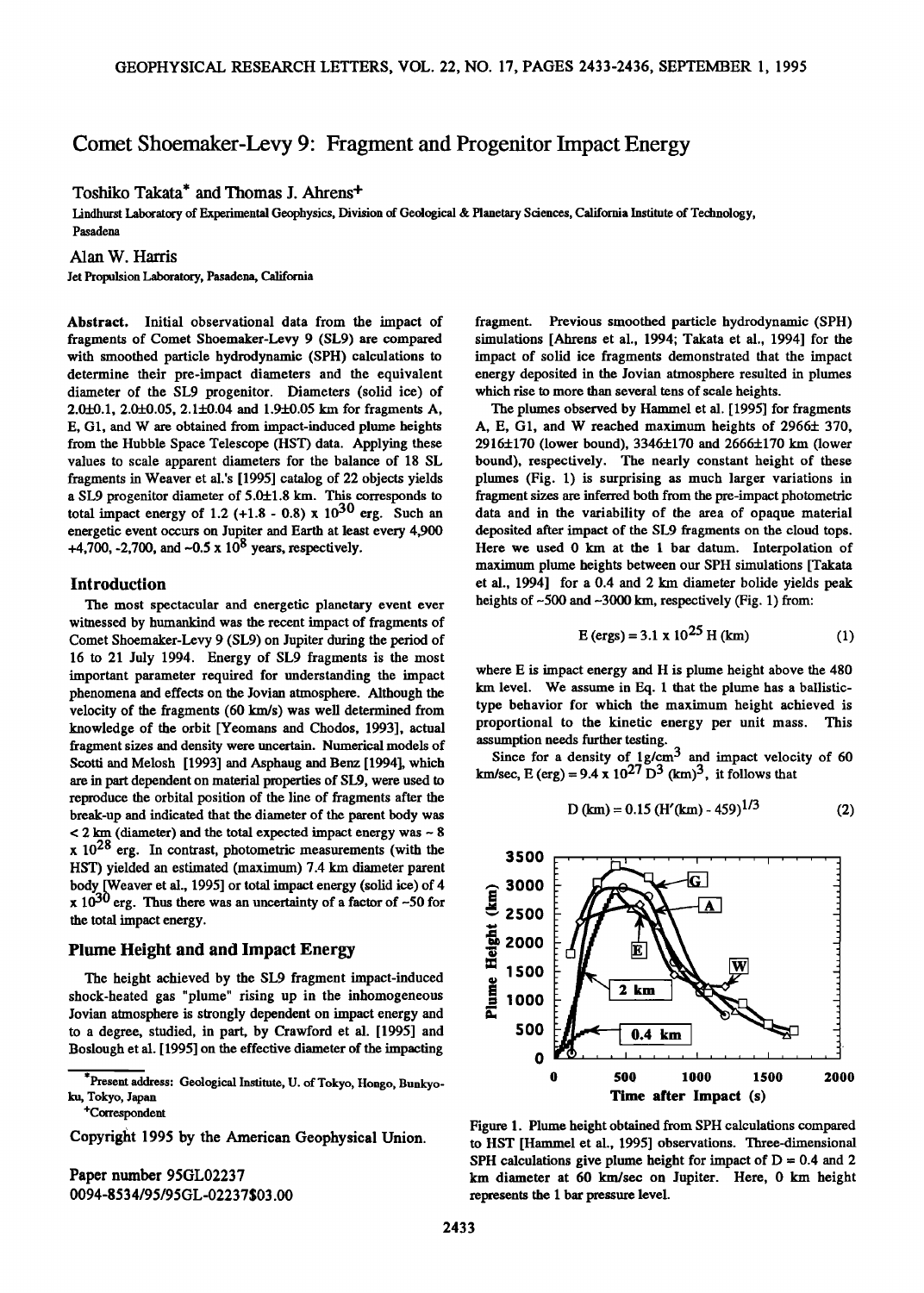**Table 1. Calculated diameter of 22 SL9 fragments. Diameters in first column are from the pre-impact photometric data [Weaver et al., 1995]. Fragment, A, G1, E and W d'mmeters obtained from comparison of plume heights of our SPH simulations and the HST observations [Hammel et al., 1995]. Lower and upper limit values come from variance in plume heights observed from fragments and that derived from SPH calculation which is 3.1 x 1025 erg/km above height of 479 km.** 

| Fragment       | <b>Upper Limit</b> | <b>Best estimate</b> | <b>Lower Limit</b> | Upper Limit   |
|----------------|--------------------|----------------------|--------------------|---------------|
| ID             | diameter (km)      | diameter (km)        | diameter (km)      | diameter (km) |
|                | from Weaver        | present work         | present work       | present work  |
|                | et al. [1995]      |                      |                    |               |
| A*             | 1.4                | 2.01                 | 1.91               | 2.11          |
| в              | 1.68               | 1.12                 | 0.36               | 1.63          |
| C              | 2.10               | 1.40                 | 0.45               | 2.04          |
| D              | 1.4                | 0.94                 | 0.30               | 1.36          |
| E              | 2.8                | 2.00                 | 1.95               | 2.04          |
| F              | 2.1                | 1.40                 | 0.45               | 2.04          |
| G <sub>2</sub> | 0.81               | 0.54                 | 0.17               | 0.79          |
| G1             | 4.06               | 2.11                 | 2.07               | 2.15          |
| н              | 3.08               | 2.06                 | 0.66               | 2.98          |
| K              | 3.78               | 2.53                 | 0.81               | 3.66          |
| L              | 3.50               | 2.34                 | 0.75               | 3.39          |
| N              | 1.4                | 0.94                 | 0.30               | 1.36          |
| P <sub>2</sub> | 1.96               | 1.31                 | 0.42               | 1.90          |
| P1             | 0.854              | 0.57                 | 0.18               | 0.83          |
| Q <sub>2</sub> | 3.08               | 2.06                 | 0.66               | 2.98          |
| Q1             | 4.06               | 2.71                 | 0.87               | 3.93          |
| R              | 2.52               | 1.68                 | 0.54               | 2.44          |
| S              | 2.94               | 1.96                 | 0.63               | 2.85          |
| T              | 0.644              | 0.43                 | 0.14               | 0.62          |
| U              | 0.91               | 0.61                 | 0.20               | 0.88          |
| v              | 1.36               | 0.91                 | 0.29               | 1.32          |
| W              | 2.38               | 1.93                 | 1.88               | 1.98          |
| Total -22      | 7.43               | 4.98                 | 3.20               | 6.79          |
| fragments,     |                    |                      |                    |               |
| progenitor     |                    |                      |                    |               |
| diameter (km)  |                    |                      |                    |               |

|  |  |  | *Bold face: Indicates plume heights reported by Hammel et al . [1995]. |
|--|--|--|------------------------------------------------------------------------|
|--|--|--|------------------------------------------------------------------------|

**where H' is altitude measured from the 1 bar level. Applying**  this to observed plume heights gives  $D$ SPH = 2.0 $\pm$ 0.1, 2.0 $\pm$ 0.05, **2.1+0.04, and 1.9\_+0.5 km for A, E, G1, and W. Upper limits on the diameter of each fragment, DW, are available from Weaver et al. [1995] optical data. We assume that the squares of these upper limits are proportional to the observed brightness of each fragment. This assumption would be closely valid if the brightness is proportional to disc area of each fragment. For each of fragments A, E, G1, and W, then, we can calculate an**  area scaling parameter.

$$
S_a = (DSPH/D_w)^2 \tag{3}
$$

**which represents our best estimate of the ratio of the true area (inferred from the SPH simulations and the observed plume**  heights) to the effective photometric area; we obtain  $S_a = 2.3$ , **0.53, 0.28, and 0.69, respectively, with an average value of 0.94 4-0.90. Thus, the diameter of each the 18 fragments whose**  plumes were not observed by Hammel et al. [1995], but whose **brightness was obtained by Weaver et al. [1995], can be**  estimated to lie between 0.2 and 1.36 times D<sub>W</sub>, with  $\sqrt{0.94}$  = 0.97D<sub>W</sub> as the best estimate (column 3 of Table 1). Additional observational (HST) uncertainties for A, E, G1, **and W are reflected in Table 1 (columns 4 and 5). Since the balance of the fragment diameters were scaled with the average** 

**of the 4 scaling parameters calculated from Eq. 3, the uncertainties are dominated by the uncertainties in Sa.** 

**The plume gas ejected above the stratosphere follows a ~101 minute parabolic trajectory. Re-impact at a maximum radius of ~4h from the ejection point, where h is the maximum plume height, yields a radial range of the ejecta of ~12,000 km for the**  G1 impact. This agrees with the radius (10,000 - 14,000 km) for **the crescent-shaped dark region observed after impact of**  fragment G1 [Hammel et al., 1995]. However, the reasons the **other impacts, for which plumes achieved similar heights, did not produce as large a radius dark regions, is not understood. Recently, Boslough et al. [1995] have suggested amodel of this process.** 

**We compare our SPH calculations to the HST data for the A, E, G1, and W plume heights (Fig. 1) to determine the diameter of A, E, G1, and W fragments, and then to scale Weaver's et al.**   $[1995]$  catalog (Table 1). This yields  $5.0 \pm 1.8$  km for an (ice) **comet progenitor diameter. The corresponding equivalent**  energy of a solid ice projectile at 60 km/sec is 1.2 (1.8, - 0.8) x  $10^{30}$  ergs.

## **Detection of Deep Atmospheric Constituents**

**Prior to the SL9 impact on Jupiter, it was widely believed that**  these impacts would exhume  $H<sub>2</sub>O$  from below its presumed 3 to **5 bar pressure level cloud deck and possibly H20 from deeper 'm**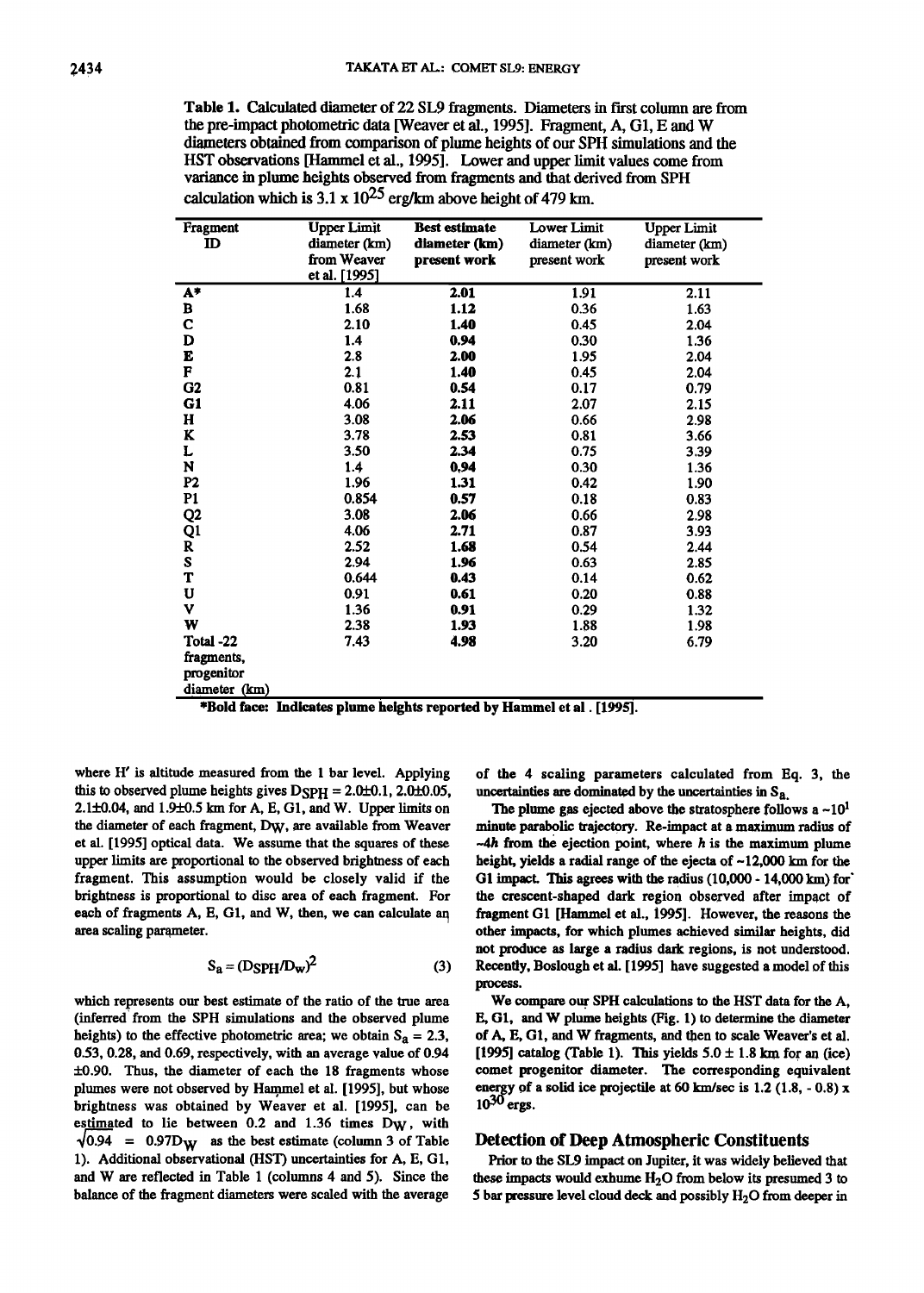**the planet. Both finite difference [Boslough et al., 1994; Mac Low and Zahnle, 1994; Zahnle and MacLow, 1994] and our [Ahrens et al., 1994; Takata et al., 1994] SPH calculations agree**  that  $-8 \times 10^{28}$  erg (2 km diameter) impactors penetrate Jupiter to pressures of  $-30$  bar or depths of  $170$  km below the 1 bar **level. The HST team detected abundant absorption features**  corresponding to NH<sub>2</sub>, S<sub>2</sub>, CS<sub>2</sub>, and H<sub>2</sub>S and emission from **Mg, Mg +, CS and Fe [Noll et al., 1995]. Although, no waterderived species are presently reported as being detected at any ground-based observational site Bjorker et al. [ 1994] using the Kuiper Airborne Observatory, detected emission from H20 after the G1 and K impacts for about a haft-hour and concluded that SL9 was indeed cometary. The spatial distribution of atmospheric gas within the plume from a 2 km fragment, some 2 minutes after impact (Figure 2), indicates that at this point, the**  stratospheric plume has risen to an altitude of 900 km. The **atmosphere originally below the expected water cloud deck has risen to an altitude of only 270 km. Previously, published [Takata et al., 1994] velocity field results indicate that this lower altitude material is lofted at a much lower velocity than the material at the top of the plume. Also, gaseous material along the trajectory of the 2 km comet fragment, that contains most of the vaporized cometary material, has risen to only an altitude of**   $-300$  km. Similarly, the lateral diameter of the plume is  $\sim 10^3$ **kin, whereas, the material from the expected water cloud has**  expanded only  $\sim$  300 km laterally. Thus, we expect on the basis **of this work that only a small fraction of the material at the level of the water clouds or material from the comet could be directly observed. Never-the-less, it appears that Bjorker et al. did observe exhumed water either of cometary or deep Jovian origin.** 



**Figure 2. SPH calculated cross-section of plume expansion from**  impact of 2 km diameter fragment (at 60 km/sec) after 123 **seconds. Large symbols indicate material along bolide trajectory which contains cometary debris and the colors and symbols indicate at which levels these particles originated.** 

Infrared observations [Orton et al., 1995] indicate that the **temperature of the impact sites, from a structure modeled as 0.25-gin particles, for the G, L and Q features at the 1 to 200 mbar pressure levels did not change appreciably after the impact, and hence, it is claimed that SL9 fragments may not have penetrated to these pressure levels. However, although the atmospheric plume radii observed exceed 2 x 103 km for many of the impacts, the lateral "plume stalk" within the troposphere**  according to our calculations expanded to less than 300 km even **for the largest (2 km diameter) impactors. We infer that available telescopic resolution was simply unable to detect**  radiation from deeper constituents coming from a restricted (10<sup>2</sup> **km) area, or the radiation from lofted water was blocked by the opacity of the stratospheric plume. The depths, d, at which various energy impactors deposit their peak energies, from the calculations of Takata et al. [1994], MacLow and Zahnle [1994], and Zahnle and MacLow [1994] are given by** 

$$
d(km) = -2100 + 80 (log_{10} E(erg))
$$
 (4)

For  $E = 7.5 \times 10^{28}$ , Eq. 4 yields a depth of 150 km. We **conclude that penetration at least to the -100 bar level did occur upon impact of 2 km fragments of SL9. Field and Ferrara [1995] point out that even if SL9 fragments were initially porous (0.2 g/cm3), they would be fully compacted by the time they reached the 1 to 10 bar pressure level. We conclude that deep atmospheric gas and vaporized cometary debris exists within the lower 1/3 of the impact induced plumes and it is possible that Jovian water remained deep inside the plumes, and thus was not visible to observers after plume cooling and subsequent collapse [Boslough et al., 1994].** 

### **Frequency of SL9 Events on Jupiter and Earth**

**Recently, Hockey [1994] examined the historical record of possible previous impact events on Jupiter since W. Hershel presented the first drawings of equatorial features in 1781.**  Hockey concluded that no feature as large as the G1 impact site **has previously been reported since the Hershel drawings. Chapman and Morrison [ 1994] have also reexamined the impact flux on Earth. These studies then motivate the question, how frequently do SL9 energy events occur on Jupiter versus the Earth? We first note that the impactor populations for the two planets are different ..... being largely short-period (mostly extinct) comets for Jupiter and some 75% asteroids and 25% comets for the Earth. Recently, Shoemaker et al. [1995] concluded that SL9 was probably an extinct Jupiter family comet and that some 3000 comets with progenitor diameters, Dp, greater than 2.5 km, again largely extinct per year (largely short-period) have perihelia within Jupiter's orbit. Using the magnitude-frequency relations of Shoemaker and Wolfe [1990] this flux** 

$$
F_{jp} = 3000 (2.5 / D_p)^2
$$
 (5)

would be slightly lower for comets larger than the  $5.0 \pm 1.8$  km **SL9 progenitor obtained here to a flux, Fjp, of 750 (+950, -370) comets per year. Jupiter's effective impact cross-section isgiven by** 

$$
A_{j} = A_{jd} \left( 1 + (V_{esc}/V_{\infty})^2 \right) \tag{6}
$$

where A<sub>id</sub> is the geometric area of the Jovian disc, V<sub>esc</sub> is the **Jovian escape velocity, 57.2 km/sec, and**  $V_{\infty}$  **is the assumed**